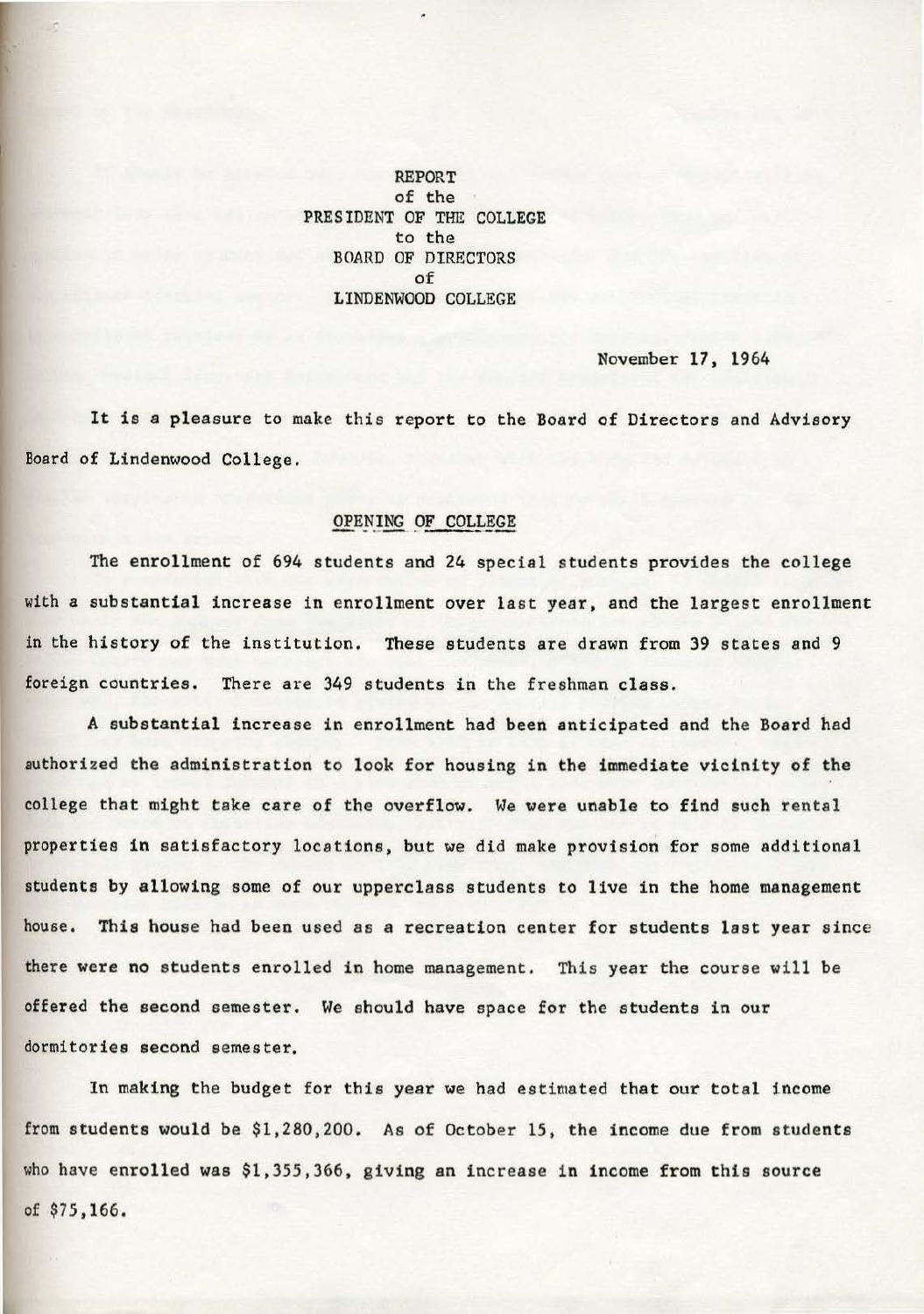It should be pointed out, hoever, that the income from endowment will be somewhat less than was estimated since we shall have *to* borrow from our capital surplus in order to meet our obligation to the contractor for the erection of the science teaching center. It is also clear that the substantial increase in enrollment involves us in increased expenditures for housing, dining room, and in the Physical Education Department and the English Department for additional part-time teachers.

The increased income, however, together with the budgeted estimate of \$74,766 surplus on operations gives us assurance that we shall operate for the year within our income.

In connection with our expectation of financial support, it should be noted that while the support from the Board of Christian Education of the United Presbyterian Church has been constant the last few years, after an increase several years ago, the rate of increased giving to the General Mission Causes to the church has been dropping sharply. From 1953 to 1956 it went up sharply. Some years ago we looked forward to a time when we might have more substantial support from the Board of Christian Education, but with what appears to be a 2% increase in overall giving to the church in 1963 over 1962, and with the expectation that this increase will be no more than 1%, we cannot expect any increase in our support from this source. This "decrease in the increase" has followed a decrease in the number of new members coming fnto our church. In 1954 there were 50,000 additions to the Presbyterian Church across the country, and in 1963 14) 000.

Nevertheless, the General Assembly has been making plans for a capital funds campaign. The colleges are not included in this drive for any substantial grants. The 46 colleges are included for \$5,200,000 on the basis of building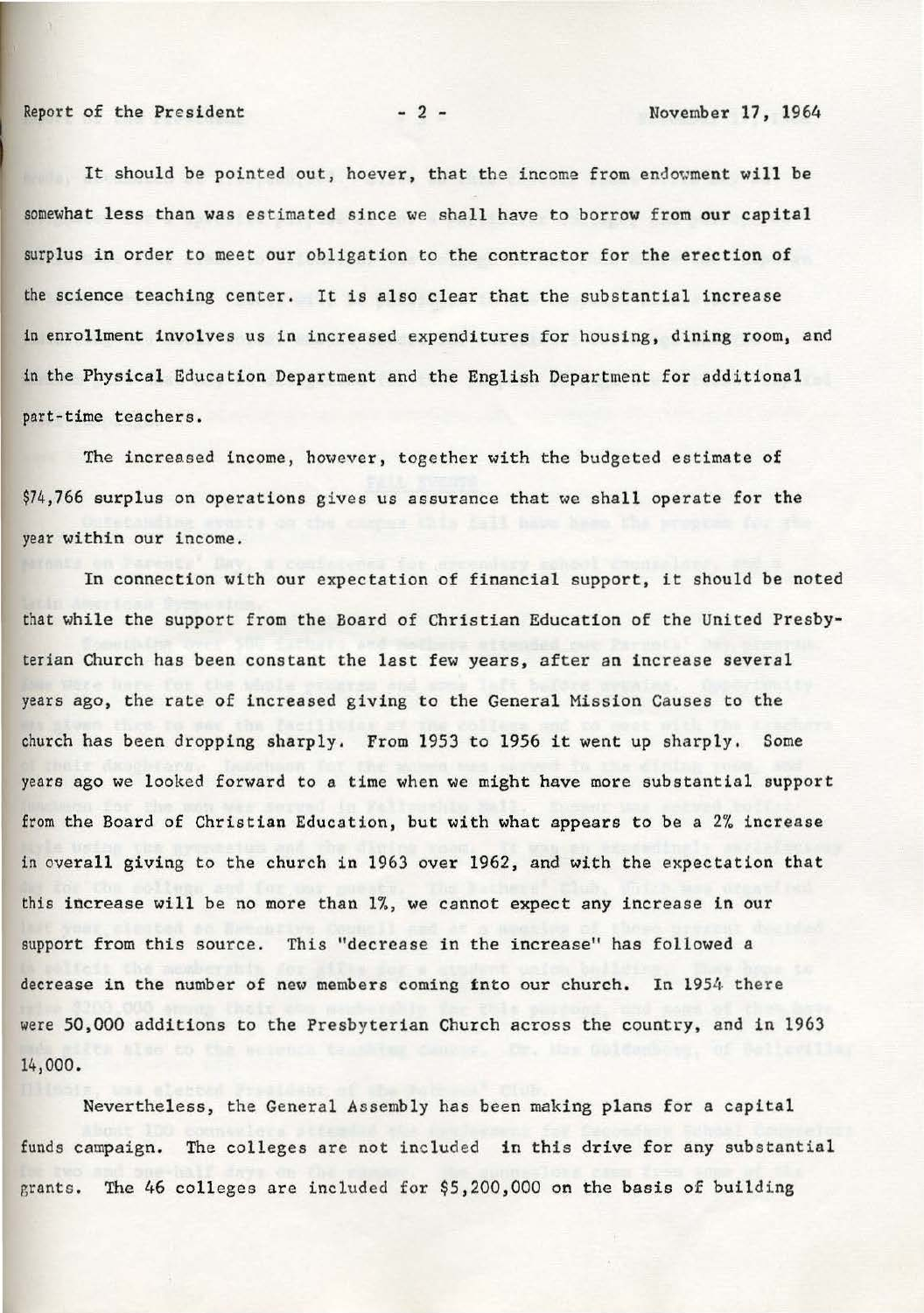needs, estimated at \$110,000,000. Gifts to this capital funds drive may be designated for a specific purpose or for a particular college, and perhaps we should make that clear to friends of the college in churches where the campaign is being carried on. Lists will be published in the campaign literature indicating the total dollar amount needed for additional buildings and the maximum gift that may be designated for this purpose through the national capital funds campaign.

## FALL EVENTS

Outstanding events on the campus this fall have been the program for the parents on Parents' Day, a conference for secondary school counselors, and a Latin American Symposium.

Something over 500 fathers and mothers attended our Parents' Day program. Some were here for the whole program and some left before evening. Opportunity was given them to see the facilities of the college and to meet with the teachers of their daughters. Luncheon for the women was served in the dining room, and luncheon for the men was served in Fellowship Hall. Supper was served buffet style using the gymnasium and the dining room. It was an exceedingly satisfactory day for the college and for our guests. The Fathers' Club, which was organized last year, elected an Executive Council and at a meeting of those present decided to solicit the membership for gifts for a student union building. They hope to raise \$200,000 among their own membership for this purpose, and some of them have made gifts also to the science teaching center. Dr. Max Goldenberg, of Belleville, Illinois, was elected President of the Fathers' Club.

About 100 counselors attended the Conference for Secondary School Counselors for two and one-half days on the campus. The counselors came from some of the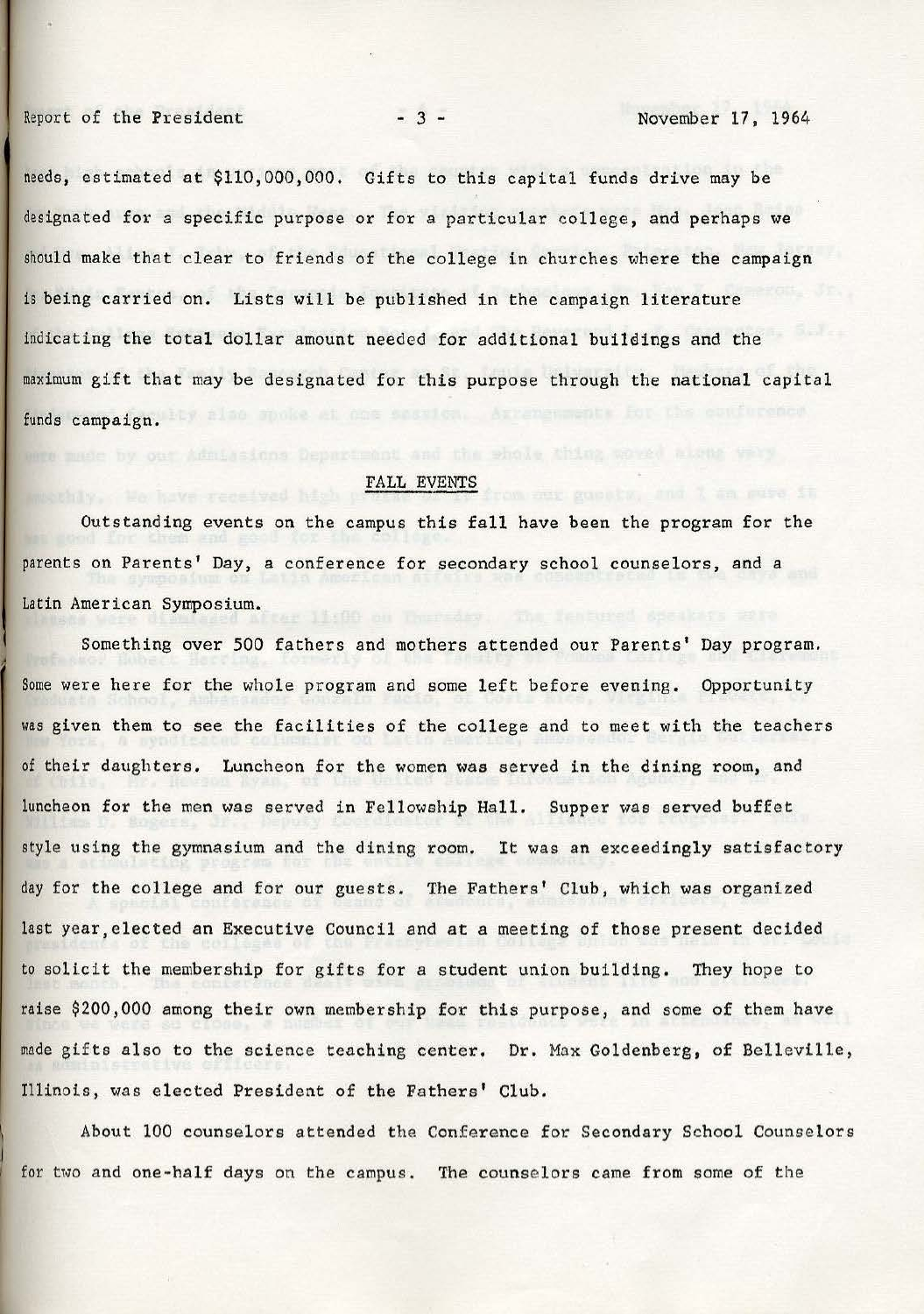Report of the President  $-4 -$  November 17, 1964

best high schools in various part of the country with a concentration in the New York area and the Middle West. The visiting speakers were Mrs. Jean Reiss and Mrs. Alice J. Irby, of the Educational Testing Service, Princeton, New Jersey, Dr. Edwin Fenton, of the Carnegie Institute of Technology, Mr. Ben F. Cameron, Jr., of the College Entrance Examination Board, and The Reverend L. F. Cervantes, S.J., Director of the Family Research Center at St. Louis University. Members of the Lindenwood faculty also spoke at one session. Arrangements for the conference were made by our Admissions Department and the whole thing moved along very smoothly. We have received high praise of it from our guests, and I am sure it was good for them and good for the college.

The symposium on Latin American affairs was concentrated in two days and classes were dismissed after 11:00 on Thursday. The featured speakers were Professor Hubert Herring, formerly of the faculty of Pomona College and Claremont Graduate School, Ambassador Gonzalo Facio, of Costa Rice, Virginia Prewett, of New York, a syndicated columnist on Latin America, Ambassador Sergio Gutierrez, of Chile, Mr. Hewson Ryan, of the United States Information Agency, and Mr. William, 0. Rogers, Jr., Deputy Coordinator of the Alliance for Progress. This was a stimulating program for the entire college community.

A special conference of deans of students, admissions officers, and presidents of the colleges of the Presbyterian College Union was held in St. Louis last month. The conference dealt with problems of student life and attitudes. Since we were so close, a number of our head residents were in attendance, as well as administrative officers.